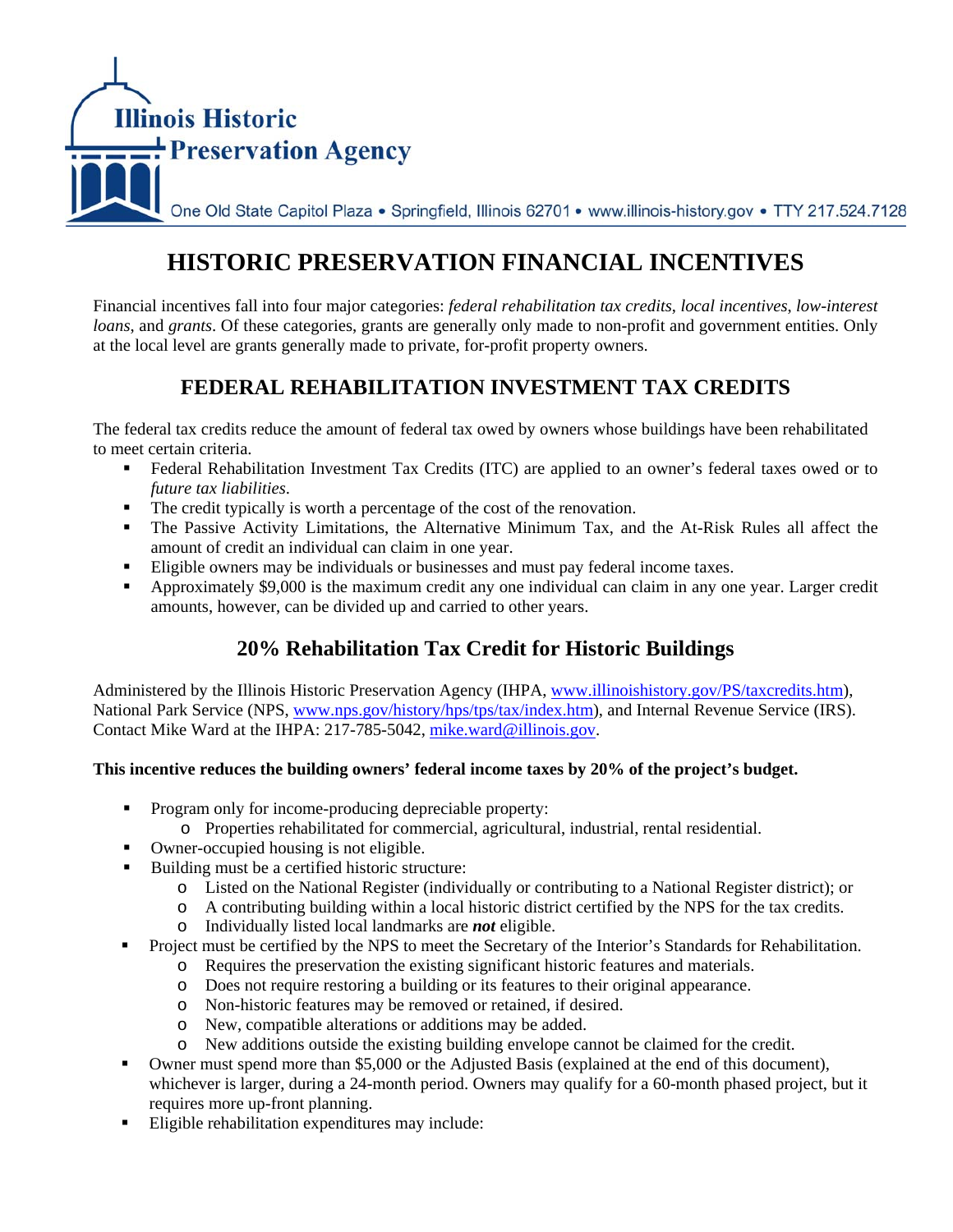- o Architectural and construction costs on the historic building.
- o Soft costs that are depreciable rather than taken as a one-time expense: Architectural and Engineering fees, survey, legal, development fees, construction-related costs.
- Ineligible expenditures include acquisition, furnishings, new additions, or landscape or site improvements.
- It is strongly recommended that applications be filed *before work begins* to avoid costly mistakes or possible denial.
- Must fill out a three-part application that is reviewed by IHPA and the NPS.
	- o Part I: Certifies that the building is "historic."
	- o Part II: Describes the proposed work. Must submit photos of the pre-construction conditions. Architectural drawings and specifications must be submitted if/when available.
	- o Part III: Certifies that the work has been completed, has met the Standards, and lists the value of the renovation. The certified Part III is filed with the IRS for claiming the tax credit in the year the project is completed.
- Part I *must* be submitted prior to placing the building in service or the application will be denied.
- The building must be placed in service after completion to claim the credit.
- Sliding fee for review ranging from free for projects  $\langle $20,000 \rangle$  up to \$2,500 for projects  $> $1 \rangle$  million.
- Owner must retain the building for five years or return a prorated portion of the credits.
- Approval of proposed work typically takes from 3 to 6 months.

# **10% Rehabilitation Tax Credit for Non-Historic Commercial Buildings Built Before 1936**

Administered by IRS; does not involve review by IHPA. Go to the IRS website to download Form 3468 and instructions: www.irs.gov/pub/irs-pdf/f3468.pdf Contact the IRS: 800-829-1040.

### **This program reduces the building owners' federal income taxes by 10% of the project's budget.**

- Receive a credit of 10% of the amount spent to rehab a **'***non-historic'* building built before 1936.
- Buildings that are *not* listed on the National Register are eligible.
- Income-producing residential (i.e., apartments) and owner-occupied housing are *not* eligible.
- Owner must spend more than \$5,000 or the Adjusted Basis (explained at the end of this document), whichever is larger, during a 24-month period.
- Eligible expenditures may include:
	- o Architectural and construction costs on the historic building.
	- o Soft costs that are depreciable rather than taken as a one-time expense: Architectural and Engineering fees, survey, legal, development fees, construction-related costs.
- Ineligible expenditures include acquisition, furnishings, new additions, or landscape or site improvements.
- Building must pass a physical retention test:
	- o 50% of exterior walls must remain as exterior walls; *and*
	- o 75% of exterior walls must remain as exterior or interior walls; *and*
	- o 75% of building's internal structure must remain.
- No review by IHPA or NPS. Applicant submits form to the IRS for IRS review.
- No application fee.
- Documentation of expenditures must be retained.

### **50% Disabled Access Tax Credit**

Administered by the IRS. Go to the IRS website to download Form 8826 (Disabled Access Credit) and instructions: www.irs.gov/pub/irs-pdf/f8826.pdf Contact the IRS: 800-829-1040.

**This program reduces the building owners' federal income taxes by 50% of the amount spent making a business handicap accessible, to a maximum of \$5,000 of credit per year.**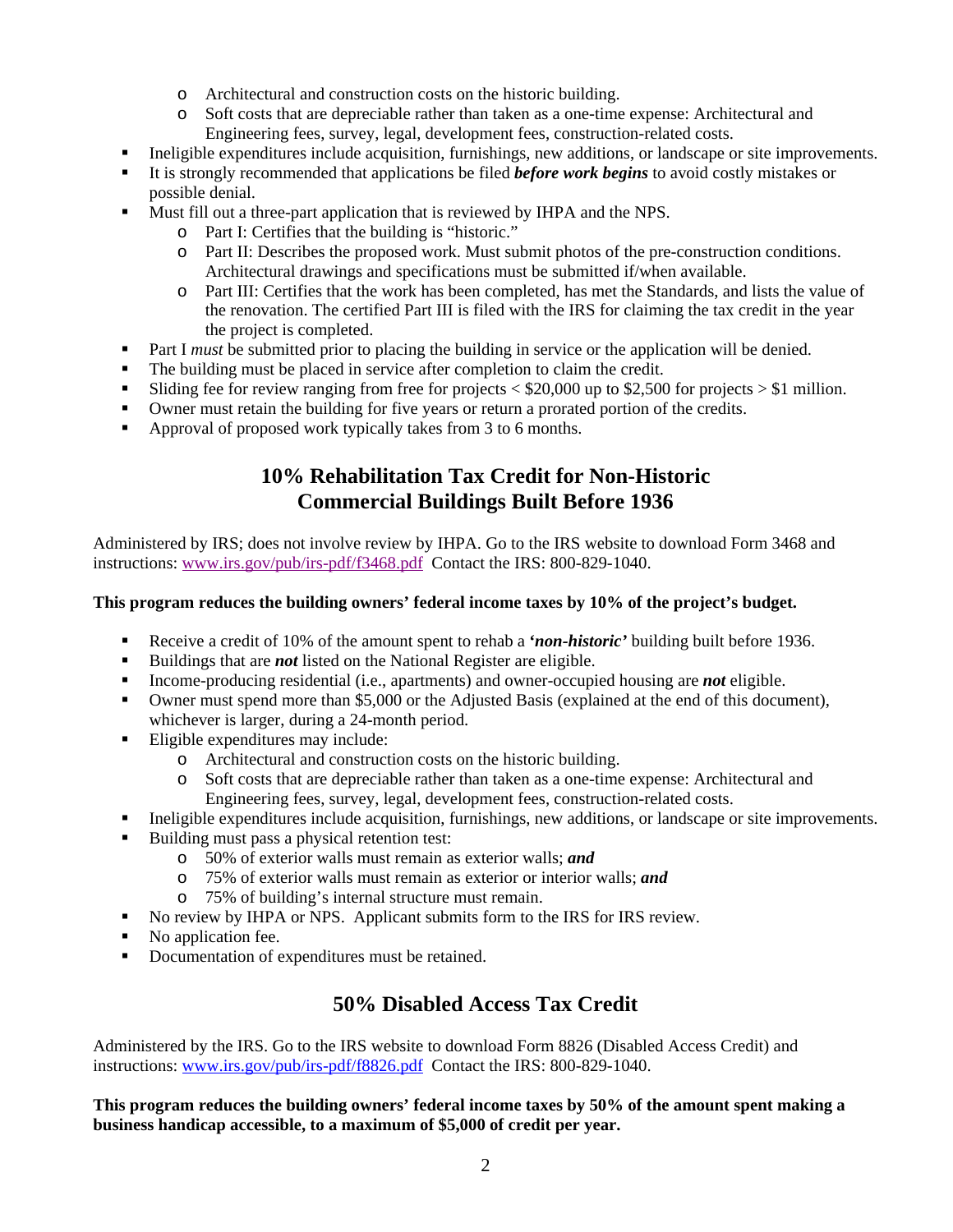- Designed for rehabilitation of buildings that house small businesses that
	- o pay or incur expenses; and
	- o have less than \$1 million in gross receipts in preceding year; or
	- o have fewer than 30 full-time employees in preceding year.
- The expenses must enable the eligible small business to comply with the Americans with Disabilities Act of 1990. Work must meet current ADA Standards.
- Credit may be taken on work expenditures between \$250 and \$10,250.
- A maximum of \$5,000 of credit may be taken each year.
- Documentation of the expenditures must be retained.
- Eligible expenses include installing ramps, restrooms, elevators, sidewalks or walkways, and the redesign of entries and interior circulation.
- Only work that is necessary for accessibility may be claimed as a tax credit.
- New buildings are not eligible.
- Credits may be claimed in more than one tax year provided that the expenses claimed were made in the current tax year.

# **New Markets Tax Credits**

Contact the U.S. Treasury's Community Development Financial Institutions (CDFI) Fund (www.cdfifund.gov ) or the National Trust Community Investment Corporation (http://ntcicfunds.com/).

#### **This program provides a credit to the investor that totals 39% of the cost of the investment and is claimed over a 7 year credit allowance period.**

U.S. Treasury's Community Development Financial Institutions (CDFI) Fund allocates the New Markets Tax Credit (NMTC) Program, which permits taxpayers to receive a credit (typically 5% to 6% of the amount invested in a distressed area) against Federal income taxes for making qualified equity investments in designated Community Development Entities (CDEs).

- Substantially all of the qualified equity investment must in turn be used by the CDE to provide investments in low-income communities.
- In each of the first 3 years, the investor receives a credit equal to 5% of the total amount paid for the stock or capital interest at the time of purchase. For the final 4 years, the value of the credit is 6% annually.
- Investors may not redeem their investments in CDEs prior to the conclusion of the 7-year period.

# **Syndication of the Federal Tax Credits**

### **Syndication involves the transference of the tax credits to a corporate investor in exchange for additional equity capital that can help finance the project.**

There are many large corporate entities that can syndicate federal tax credits. One such entity is the for-profit arm of the National Trust for Historic Preservation: the National Trust Community Investment Corporation (NTCIC, http://ntcicfunds.com/), which makes equity investments in real estate projects that qualify for federal historic tax credits and when available, state historic tax credits and New Markets Tax Credits.

- Syndication requires that the tax credit investor be admitted into a legal entity, such as a limited partnership or limited liability company that will either own the building or hold a long-term operating lease on the building.
- The tax credit investor acts as either the limited partner or investor member while the building owner serves as either the general partner or managing member.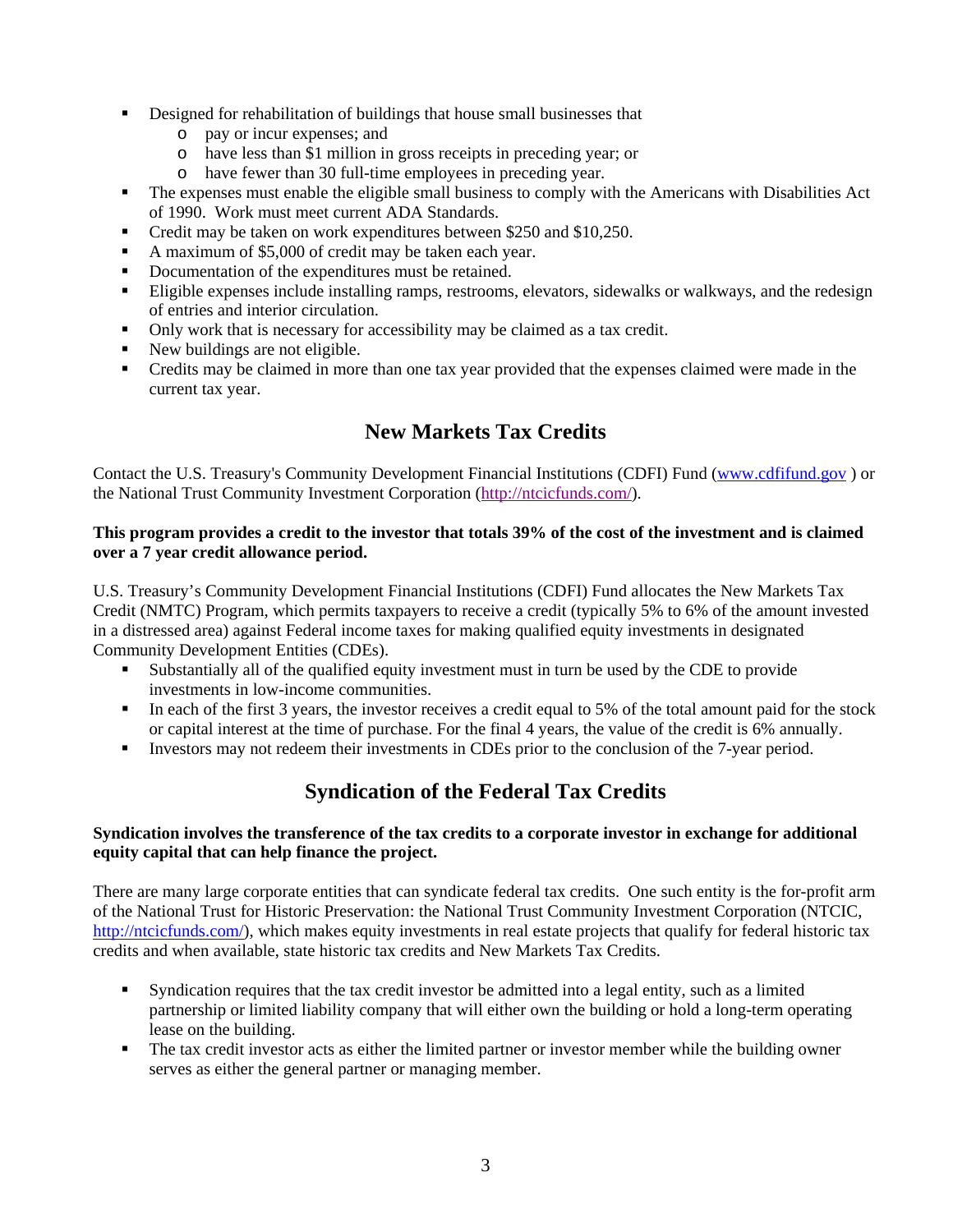# **OTHER TAX INCENTIVE PROGRAMS**

### **State Property Tax Assessment Freeze Program**

Administered by IHPA, http://www.illinoishistory.gov/ps/taxfreeze.htm. Contact Mike Ward: 217-785-5042, mike.ward@illinois.gov

#### **This program freezes the assessed value of owner-occupied, historic residences at the pre-rehabilitation rate for 8 years, after which the value is raised in steps over the next 4 years up to the current level.**

- Buildings must be owner-occupied housing:
	- o Single-family houses
	- o Residential buildings with up to six units as long as the building owner resides in one of the units
	- o Condominium buildings
	- o Cooperatives
- Buildings must be designated as historic in at least one of the following ways:
	- o Individually listed on the National Register of Historic Places in any community in Illinois;
	- o A contributing property within a National Register Historic District in any community in Illinois;
	- o Individually listed on the Illinois Register of Historic Places in any community in Illinois;
	- o An individual local landmark in a community with an approved preservation ordinance;
	- o A contributing property within a local historic district in a community with an approved preservation ordinance
- Projects must be certified by the IHPA to meet the Secretary of the Interior's Standards for Rehabilitation.
	- o Requires the preservation of significant historic features and materials.
	- o Does not require restoring a building or its features to original appearance.
	- o Non-historic features may be removed or retained, if desired.
	- o New, compatible alterations or additions may be added.
- Project's eligible expenses must equal or exceed 25% of the assessor's "fair cash value" of the property for the year the rehabilitation started.
- No application fee.
- It is strongly recommended that applications be filed *before work begins* to avoid costly mistakes or possible denial.

### **Cook County Class L Incentive Program**

Administered by Cook County Assessor's Office. For buildings within Chicago city limits, contact Brian Goeken: 312-744-3201. For buildings outside Chicago city limits but still in Cook County, contact Len Motisi: 312-603-7929. www.cookcountyassessor.com/forms/clslb.pdf

#### **This incentive provides a reduced property tax assessment ratio to a locally designated industrial or commercial property that has undergone a rehabilitation whose budget is at least 50% of the building's market value.**

- Requires approval of Certified Local Government.
- Only for Cook County.
- For example, real estate taxes for a commercial property with a market value of \$1 million prior to rehabilitation would be reduced from \$62,000 to \$26,150, utilizing the 2007 combined tax rate.

### **Preservation Easements**

Administered by various entities. In Illinois, Landmarks Illinois (www.landmarks.org, 312-922-1742) is a nonprofit preservation advocacy organization that accepts preservation easements. Contact Suzanne Germann: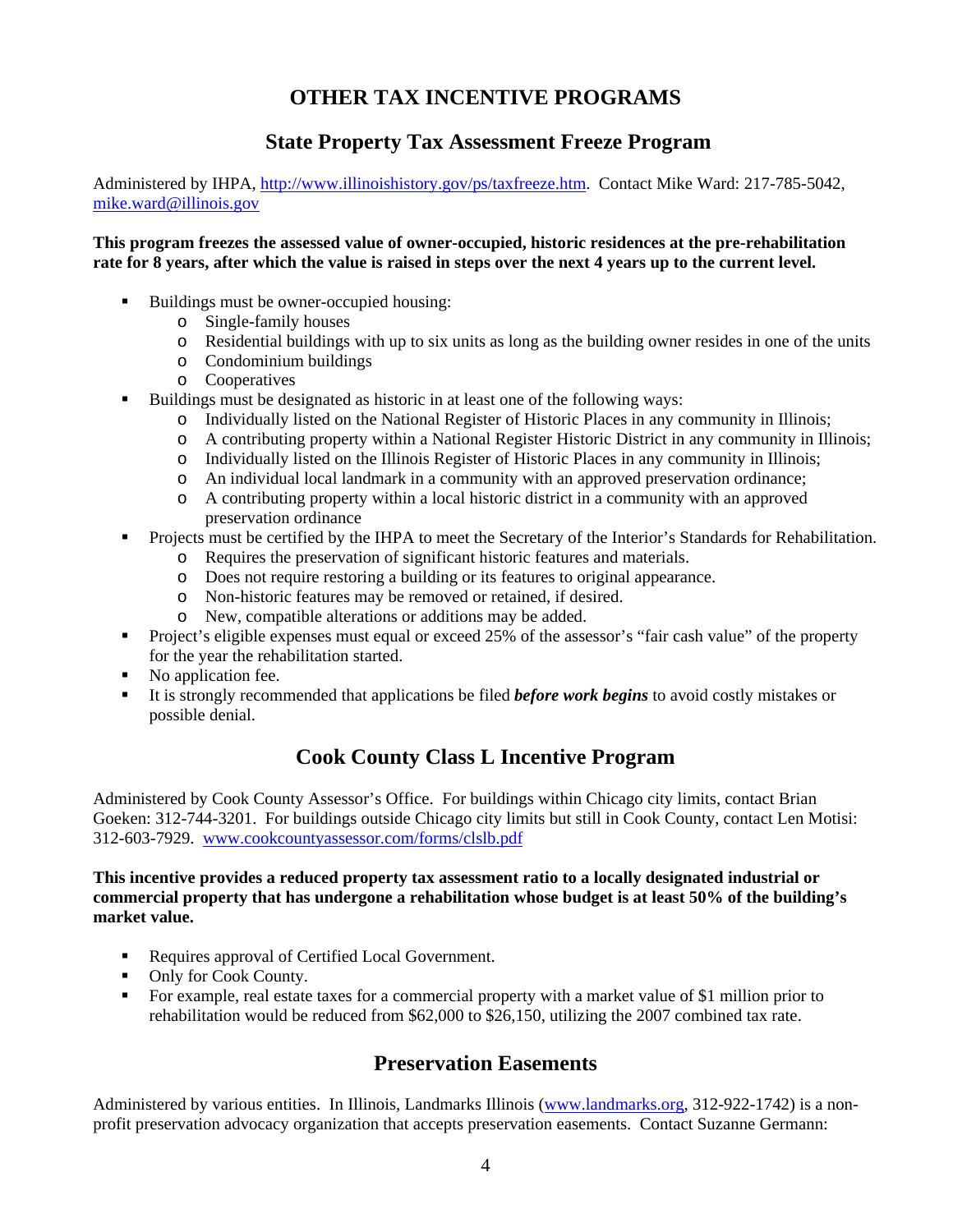#### germanns@lpci.org.

**A preservation easement is a voluntary legal agreement between a property owner and a preservation organization to preserve and protect all open-air sides of a historic structure. Under current tax laws, an easement donation may qualify as a charitable contribution, with federal income-tax benefits, based on the value of the easement, as determined by a qualified appraiser.** 

- Building must be a certified historic structure:
	- o individually listed on the National Register of Historic Places;
	- o a contributing property within a National Register Historic District;
	- o a contributing property within a local historic district that has been certified by the National Park Service.
	- o Individually listed local landmarks are *not* eligible.
	- The easement is granted in perpetuity and recorded against the deed.
- The portion of the building property rights that are donated are monitored and protected by the preservation organization. The owner seeks approval from the easement holder prior to construction.
- At the time of donation, the donor also gives a one-time, tax-deductible charitable contribution to assist with the costs of monitoring and defending the easement in perpetuity.
- Owners taking the federal tax credit must wait until the 5-year recapture period has elapsed before pursuing an easement donation.

### **Investment Tax Credit for Low Income Housing**

Administered in Illinois by the Illinois Housing and Development Authority (IHDA). Contact the IHDA: 312- 836-5200. www.ihda.org/ViewPage.aspx?PageID=150

The Tax Reform Act of 1986 established a credit for acquisition, construction, and rehab of low-income housing.

- Owner must retain for 15 years.
- The amount of credit funds is limited and is allocated by IHDA on an annual basis.

### **The Architectural and Transportation Barrier Removal Deduction**

Administered by the IRS. Go to the IRS website to download Form 8826 form and instructions: www.irs.gov/pub/irs-pdf/f8826.pdf. See also Chapter 11 in Publication 535, *Business Expenses*: www.irs.gov/publications/p535/ch11.html. This is the same program as the 50% Disabled Access Tax Credit

#### **This is a deduction (not a credit) of up to \$15,000 per year of the costs of making a facility or public transportation vehicle more accessible to, and usable by persons who are disabled or elderly by removing barriers.**

- The cost of an improvement to a business asset is normally a capital expense. However, an owner can choose to deduct the costs of making a facility or public transportation vehicle more usable.
- Can deduct up to \$15,000 per year.
- Cannot deduct costs to completely renovate or build a new facility or public transportation vehicle, or to replace depreciable property in the normal course of business.
- Can add any costs over this limit to the basis of the property and depreciate the annual \$15,000 tax deduction.

# **LOCAL INCENTIVES**

Local incentives are designed by individual communities to encourage specific renovation programs. They can supplement the federal tax credits and often apply to projects not eligible for the credits. Matching grants are one of the most common local incentives. Grants may be given to eligible applicants for such things as façade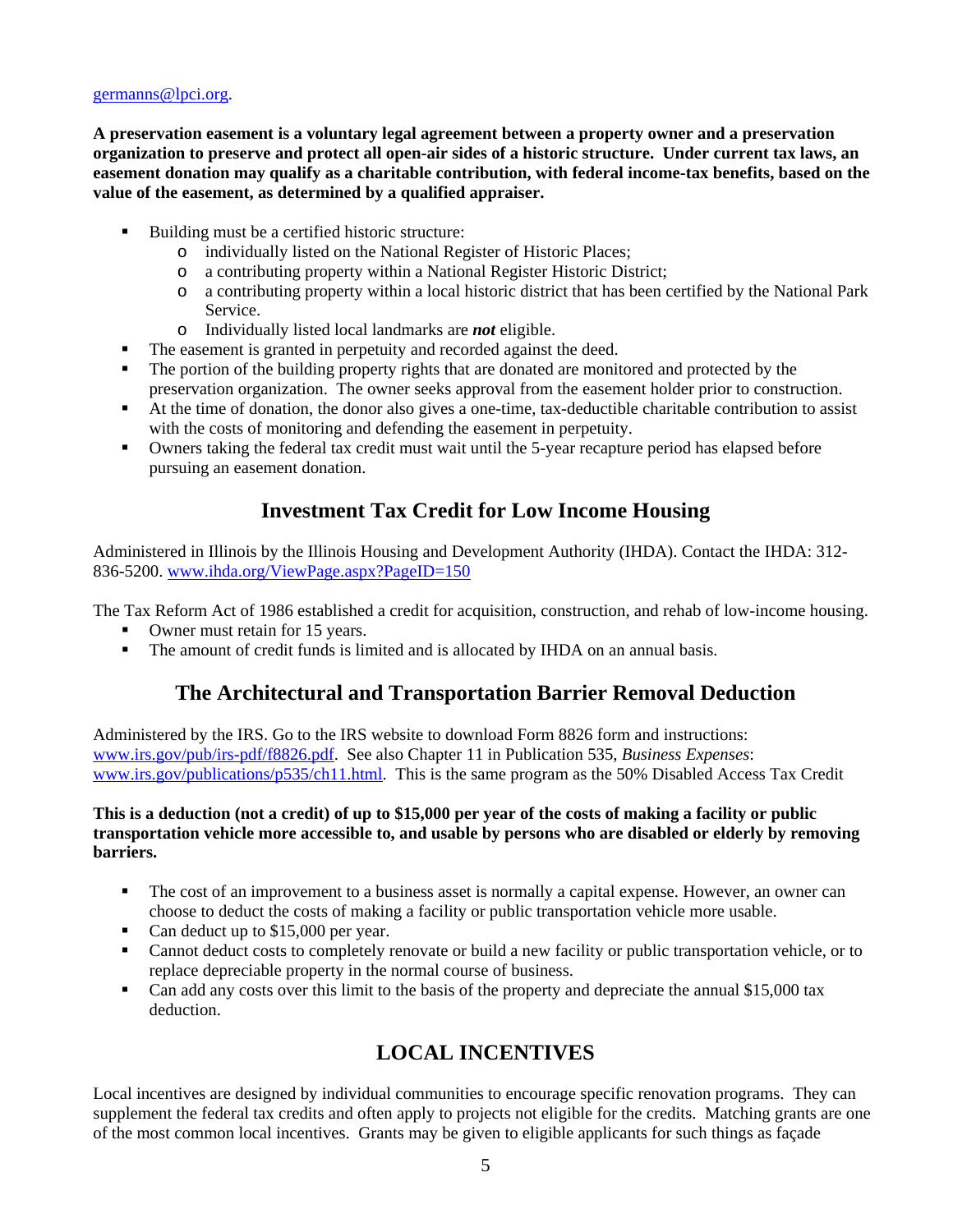renovations, exterior maintenance, new signage and interior remodeling. Grants are commonly matched with private funds in the range of 20% to 50%. Low-interest loans are another common local incentive. The loans are given at reduced interest rate, typically 2 to 5 points below prime. Eligible properties and projects are similar to those of matching grants. Low-interest loans can be given on a matching basis or have a cap on the low-interest portion.

Local governments often have resources available to provide incentives such as grants, low-interest loans, and public investment incentives. The programs can be administered much like any other local incentive program.

Grants and low-interest loans can be funded from special taxes or economic development districts. Tax Increment Financing (TIF) and Special Service Area (SSA) taxing districts are common funding sources. The TIF district collects increased property-tax revenue from a specially defined district over a specific numbers of years. SSAs collect a special tax on properties in the district. The moneys collected *must be reused to improve* the district in which they were collected. Other communities have been designated as state or local economic development or empowerment zones that can provide for financial incentives for district improvements.

Some cities have offered public improvements as incentives. For example, if a property owner invests a certain amount in a façade renovation, the city will agree to replace sidewalks, add pedestrian amenities, or make improvements in the alley next to the building. Another incentive for building improvements is a property tax freeze on renovated buildings for a specified number of years.

# **LOAN PROGRAMS**

Low-interest loans enable owners to borrow money to rehabilitate historic buildings usually at a reduced interest rate.

# **Opportunity Illinois**

Administered by Illinois State Treasurer Dan Rutherford: opportunityillinois@treasurer.state.il.us, (312) 814-1244. Though more than one program may apply to a particular project, the Treasurer offers a program specifically for Historic Preservation: http://www.treasurer.il.gov/programs/opportunity-illinois/communitydevelopment-loans/historic-preservation.aspx

### **This program offers low-interest, community development loans for organizations and businesses to restore landmark buildings or historical structures for the benefit of future generations.**

- Borrowers can receive up to \$10 million.
	- o The loan duration is two years with the possibility of a three-year extension.
	- o A site visit may be required for approval.
- Interest Rates are indexed daily here or contact the Treasurer's office at (217) 782-2072.
	- o The listed rates are posted to give potential borrowers an indication of current rate figures.
	- o The final deposit rate is determined on the business day prior to issuing the loan.
- Program Eligibility
	- o The National Park Service or a certified local government entity must designate the property as a historic landmark.
	- o The applicant must present documentation, certifying that he/she will follow the Secretary of the Interior's Standards of Rehabilitation.
	- o The applicant must show that with the help of the Opportunity Illinois loan, he/she will provide a benefit to their community.
	- o The applicant must provide a brief description of why conventional loan financing is not adequate and why the Treasurer's deposit is a necessary incentive.
	- o A participating Illinois financial institution must approve the application.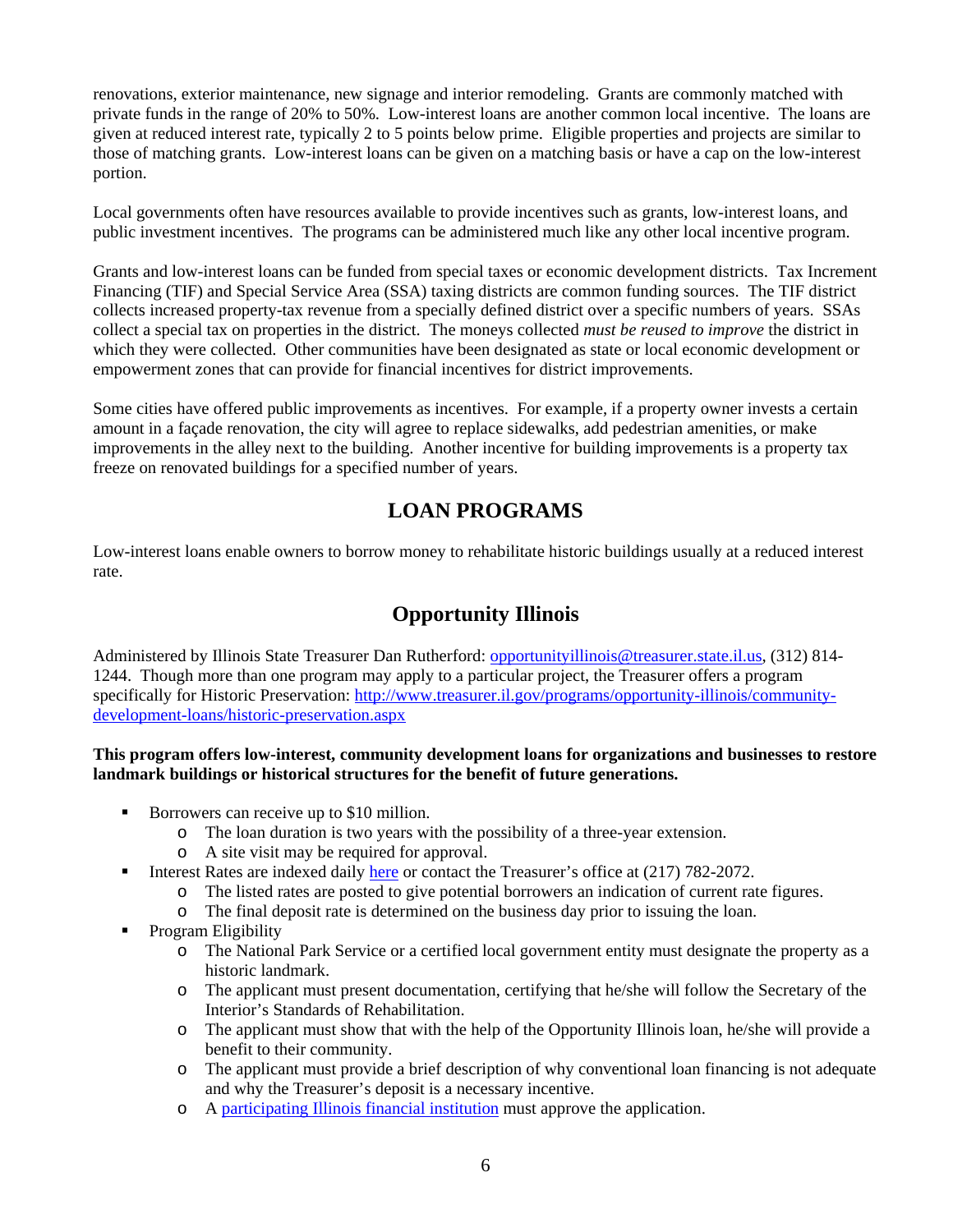# **203(k) Rehabilitation Loan Program**

Administered by the US Department of Housing and Urban Development (HUD). Contact the loan officer at your bank or mortgage institution to find out if they participate: www.hud.gov/offices/hsg/sfh/203k/203k--df.cfm

#### **This program allows a qualifying private owner to borrow a single, long-term mortgage loan to finance**  *both* **the acquisition and rehabilitation of an older home.**

- The mortgage amount, which is usually at a higher rate than most mortgages, is based upon the projected value of the property with the work completed, taking into account the cost of the work.
- Can also be used to refinance the mortgage on a home one already owns in order to rehabilitate it.
- Cannot be used for rehabilitating properties for resale.

# **GRANT PROGRAMS**

Most grants are targeted for publicly owned or non-profit-owned buildings and may be geared for specific building or occupancy types. They offer lump sums of money for specific rehabilitations. They can involve stringent qualifying criteria and can be competitive.

# **Preservation Heritage Fund Grants**

Administered by the Landmarks Illinois, 312-922-1742. For full guidelines and procedures, see: www.landmarks.org/heritage\_fund\_guidelines.htm.

**This grant and loan program provides monetary assistance to preserve or protect significant structures or sites in the state of Illinois that are under threat of demolition, imminent deterioration, or are of such architectural importance that their preservation will benefit the public and Illinois community.** 

- Funds (grants or loans) may be applied to one or more of the following services:
	- o Engineering, architectural, and feasibility studies
	- o Stabilization
	- o Legal services
	- o Surveys and National Register Nominations
	- o Preservation ordinance support
- Grant amounts are determined by need and are awarded on a matching basis.
- Applicants must be not-for-profit organizations or governmental bodies that own or have sufficient legal control of the resource.
- A project must preserve all or part of the resource. Ordinary maintenance expenses are not considered preservation expenses.
- A project must comply with the Secretary of the Interior's Standards for Rehabilitation or Restoration.

### **Public Museum Grants Program**

Administered by the Illinois Department of Natural Resources, Illinois State Museum. Contact Karen Fyfe: 217-782-7388, Fax 217-782-1254, Email: kfyfe@museum.state.il.us www.museum.state.il.us/programs/musgrants/mgrants.html

#### **This program is designed to assist museums in expanding and upgrading facilities and creating new exhibits to enhance the ability of public museums to meet their missions.**

- Provides operating funds and capital project funding.
- Grants given to museums operated by or located on land owned by a unit of local government.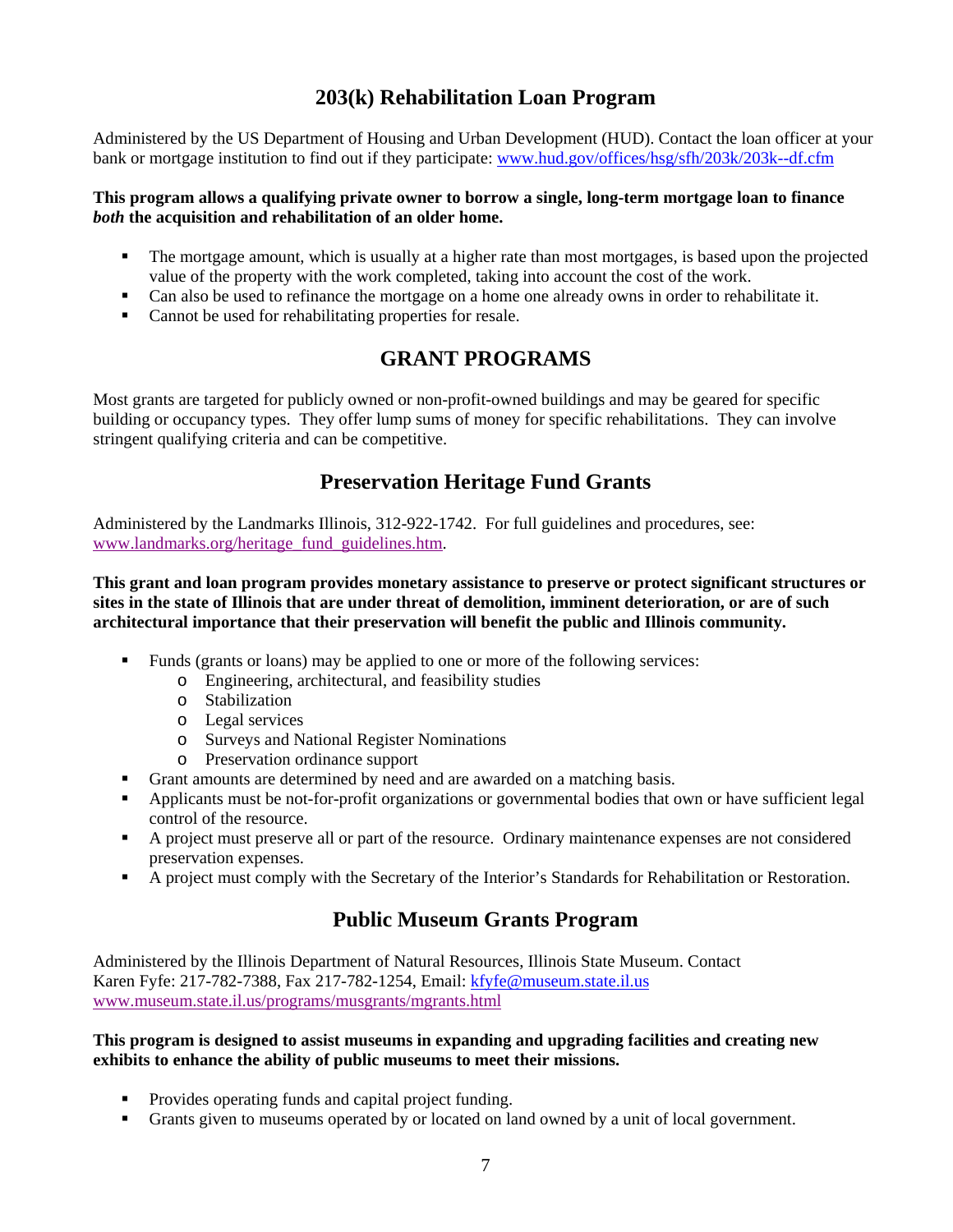- At the time of application, the museum must have been in existence for 2 years and have professional staff.
- A minimum grant of \$10,000 is available for operating expenditures; must be matched on a 1:1 basis.

### **Transportation Enhancement Program (ITEP)**

Administered by the Illinois Department of Transportation (IDOT): 217-782-7388. For more information visit www.dot.il.gov/opp/itep.html

**This program provides funding for community-based projects that expand travel choices and enhance the transportation experience by improving the cultural, historic, aesthetic and environmental aspects of our transportation infrastructure.** 

- **Project sponsors may receive up to 80% reimbursement for project costs.**
- **Project must qualify as one of the 12 eligible categories listed in the ITEP Guidelines Manual**
- Project must relate to surface transportation to be eligible for funding.

### **Matching Grants from the National Trust for Historic Preservation**

Administered by the National Trust for Historic Preservation, www.preservationnation.org. Contact Chris Morris in the National Trust's Midwest Office in Chicago: 312-939-5547, x37231, christina morris@nthp.org.

**The National Trust has a variety of matching grant programs for non-capital projects, including the Preservation Services Fund, which provides funding to non-profit, public agencies, or educational institutions for consultant services, educational programs, or conferences.** 

 **Donnelley Preservation Fund for Illinois**: Provides non-profit organizations and public agencies matching grants from \$500 to \$5,000 (typically from \$3,000 to \$5,000) for preservation planning and education efforts. Funds may be used to obtain professional expertise in areas such as architecture, archeology, engineering, preservation planning, land-use planning, fund raising, organizational development and law as well as preservation education activities to educate the public, owners, and business owners. Many organizations have found that these funds provided the crucial boost to get a project off the ground and attract other potential contributors to the project. There is one grant round per year on February 1, with an additional round on June 1 and October 1, depending on the availability of funding. The Preservation Fund application is available online at

www.preservationnation.org/resources/find-funding/nonprofit-public-funding.html.

**Hart Family Fund for Small Towns**: Assists small town preservation and revitalization initiatives around the country, with a focus on towns with populations of 5,000 or less. The Fund provides nonprofit organizations and public agencies matching grants from \$5,000 to \$10,000 for preservation planning and education efforts. Funds may be used to obtain professional expertise in areas such as architecture, archeology, engineering, preservation planning, land-use planning, fund raising, organizational development and law as well as preservation education activities. The Hart Family Fund uses the Preservation Fund application form, which is available for download from the National Trust website at www.preservationnation.org/resources/find-funding/nonprofit-public-funding.html.

- **Johanna Favrot Fund for Historic Preservation**: Provides non-profit organizations and public agencies matching grants ranging from \$2,500 to \$10,000 for projects that contribute to the preservation or the recapture of an authentic sense of place. Individuals and for-profit businesses may apply only if the project for which funding is requested involves a National Historic Landmark. Funds may be used for professional advice, conferences, workshops and education programs.
- **Cynthia Woods Mitchell Fund for Historic Interiors**: Provides nonprofit organizations and public agencies matching grants ranging from \$2,500 to \$10,000 to assist in the preservation, restoration, and interpretation of historic interiors. Individuals and for-profit businesses may apply only if the project for which funding is requested involves a National Historic Landmark. Funds may be used for professional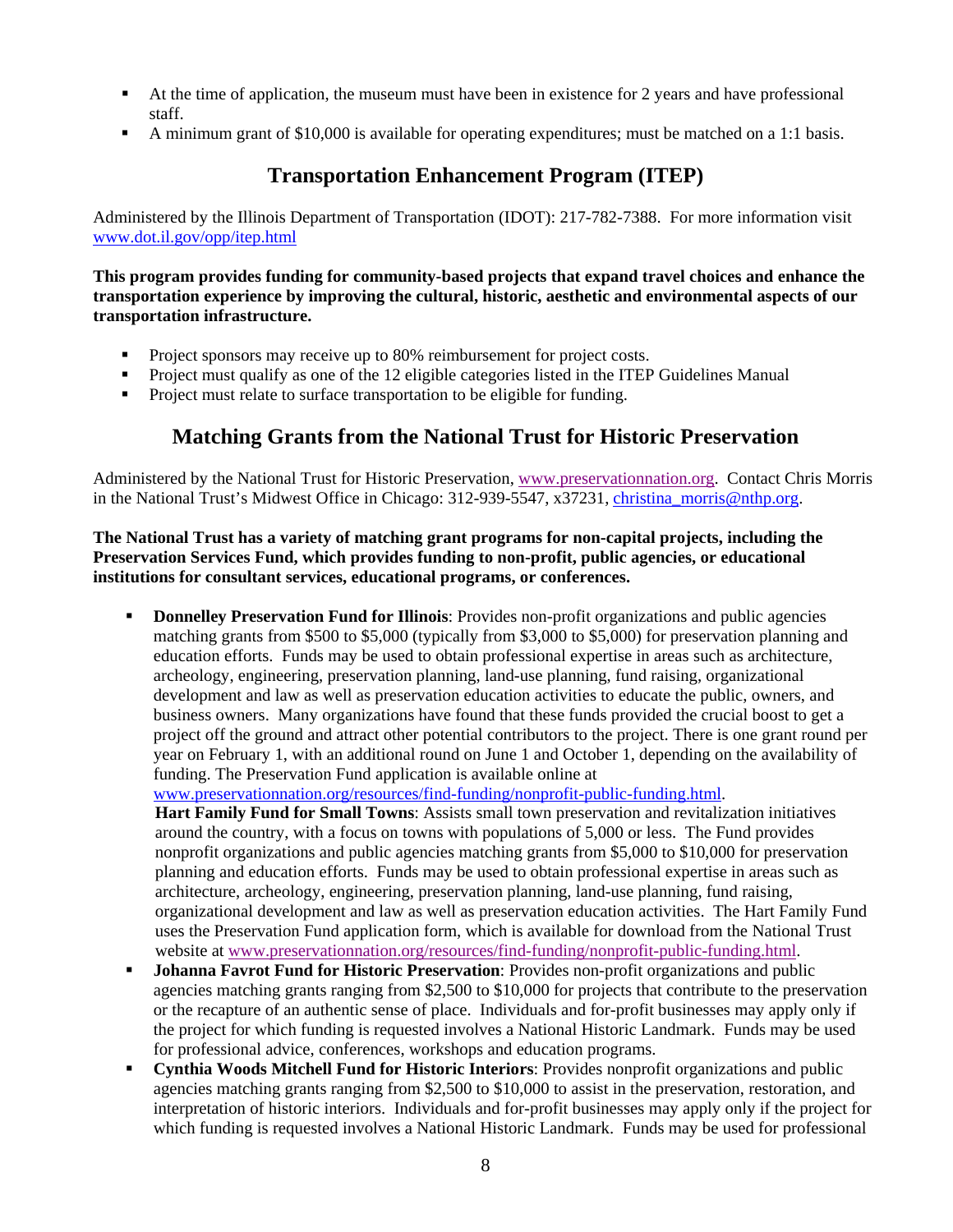expertise, print and video communications materials, and education programs.

 **Jeffris Heartland Fund**: Established by the Jeffris Family Foundation to support the development of important historic preservation projects in the states of Iowa, Illinois, Indiana, Michigan, Minnesota, Missouri, and Ohio. The fund makes grants in the range of \$5,000 to \$50,000 for Historic Structure Reports and other advanced planning studies. Funds must be matched dollar-for-dollar with cash from sources unrelated to the National Trust and the Jeffris Family Foundation. Established 501(c)(3) nonprofit organizations or government agencies in partnership with a  $501(c)(3)$  organization are eligible to apply. Applicants must be able to demonstrate the viability of their project through the submittal of early planning studies, and must be ready for the preparation of a Historic Structure Report, or other advanced planning studies, leading toward a community-centered capital fund drive. Projects in communities with more than 150,000 in population are NOT eligible to apply. Priority will be given to projects located outside of metropolitan areas. Please see the Jeffris Heartland Fund Criteria for Project Selection for more details on eligibility requirements, available at www.preservationnation.org/about-us/regionaloffices/midwest/.

### **Illinois Clean Energy Community Foundation**

Contact: Illinois Clean Energy Community Foundation (ICECF); email: info@illinoiscleanenergy.org, web: www.illinoiscleanenergy.org

#### **The ICECF has a variety of grants for public and non-profit organizations to make energy efficiency upgrades to their properties. There are also grants for new construction and major renovation.**

- There is no specific criteria for historic projects within there overall format, but eligible public buildings include schools, libraries, city halls, etc., any of which could also be historic.
- There is a new program that provides partial funding for "green building" design. Most of the funding categories provide proportional funding related to energy efficiency.

# **GENERAL INFORMATION**

| Illinois Historic Preservation Agency (IHPA)<br><b>Preservation Services Division</b><br>One Old State Capitol Plaza<br>Springfield, IL 62701-1507 | www.illinois-history.gov/ps                 |
|----------------------------------------------------------------------------------------------------------------------------------------------------|---------------------------------------------|
| Illinois Clean Energy Community Foundation                                                                                                         | www.illinoiscleanenergy.org/                |
| National Park Service, Heritage Preservation Services                                                                                              | www.nps.gov/history/hps/                    |
| National Park Service, Save America's Treasures:                                                                                                   | www.nps.gov/history/hps/treasures/index.htm |
| Internal Revenue Service:                                                                                                                          | www.irs.gov, 800-829-1040                   |
| Landmarks Illinois                                                                                                                                 | www.landmarks.org, 312-922-1742             |
| National Trust for Historic Preservation (NTHP):                                                                                                   | www.preservationnation.org/                 |
| National Trust for Historic Preservation Midwest Office:                                                                                           | 312-939-5547                                |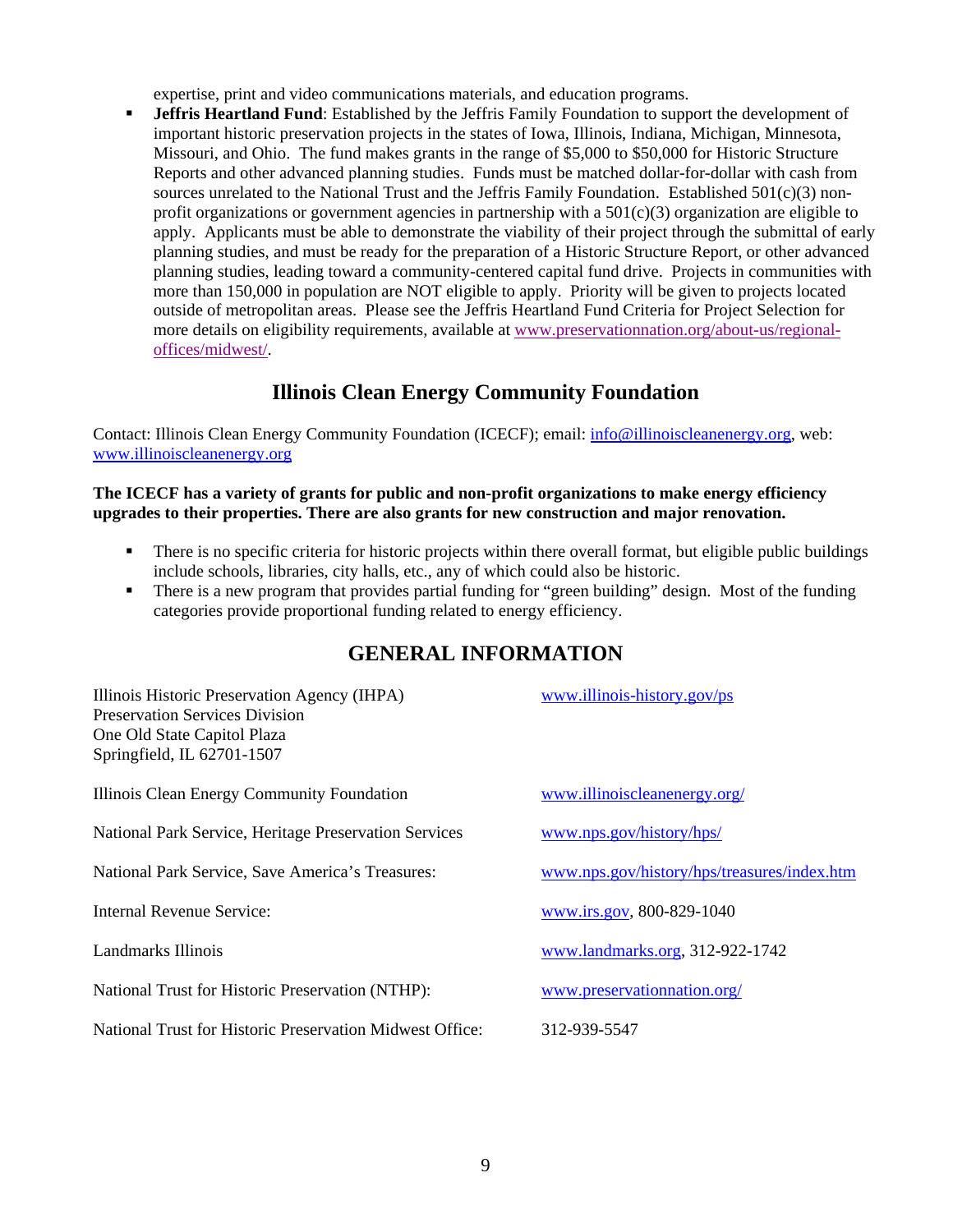### **DETERMINING ADJUSTED BASIS & DEPRECIATION**

Adjusted Basis is roughly equal to:

Purchase price – land value – annual depreciation + previous capital improvements

**Depreciation** 

- 31.5 years for commercial
- 27.5 for rental residential

Land Value is determined through sales of comparable properties and assessed values. Virtually every commercial property establishes a land value at the time the property is placed in service, as this is necessary to begin claiming the depreciation deduction on income taxes.

The value of previous improvements is also added into the adjusted basis.

### **EXAMPLE OF 20% INVESTMENT TAX CREDIT FOR HISTORIC BUILDINGS**

Owner: Individual, single owner.

Building: Built in 1890, 2 stories, listed as contributing to a National Register District, ground floor retail, second floor former residential unit now used as storage for the store. Owner purchased five years ago for \$80,000. The land under the building is valued at \$20,000.

Project: Renovate façade, repointing, new roof, interior remodeling.

To roughly calculate the Adjusted Basis, the Depreciation must first be calculated:

Depreciation for commercial floors within a building  $=$  ([Purchase Price] – [Land Value])  $\div$  [Number of floors in building]  $\div 31.5$  X [Number of years of ownership] X [Number of floors of commercial usage]:  $($80,000 - $20,000) \div 2$  total floors  $\div 31.5$  X 5 years X 1 commercial floor = \$4,762

Depreciation for rental residential floors within a building  $= (Purchase Price] - [Land Value]) \div [Number]$ of floors in building]  $\div$  27.5 X [Number of years of ownership] X [Number of floors of rental residential usage]:  $(\$80,000 - \$20,000) \div 2$  total floors  $\div 27.5$  X 5 years X 1 residential floor = \$5,455

Add the two depreciation amounts to get the building's total depreciation = **\$10,217** 

#### Adjusted Basis (roughly):

\$80,000 [Purchase Price] – \$20,000 [Land Value] – \$10,217 [Total Depreciation] + \$5,000 [Previous Capital Improvements] = **\$54,783** 

#### Minimum Expenditure:

Since \$54,783 is greater than \$5,000, the minimum expenditure is **\$54,783**  Must spend Adjusted Basis on rehabilitation within 24 months, or can take up to five years with a phased rehabilitation plan

#### Project Cost:

\$75,000 [Construction] + \$5,250 [Professional Fees] + \$500 [application fee for the tax credit program] **= \$80,750** 

### Tax Credit:

\$80,750 [Project Cost] x 20% [Credit percentage] = **\$16,150**  Unused credit may be carried forward 15 years